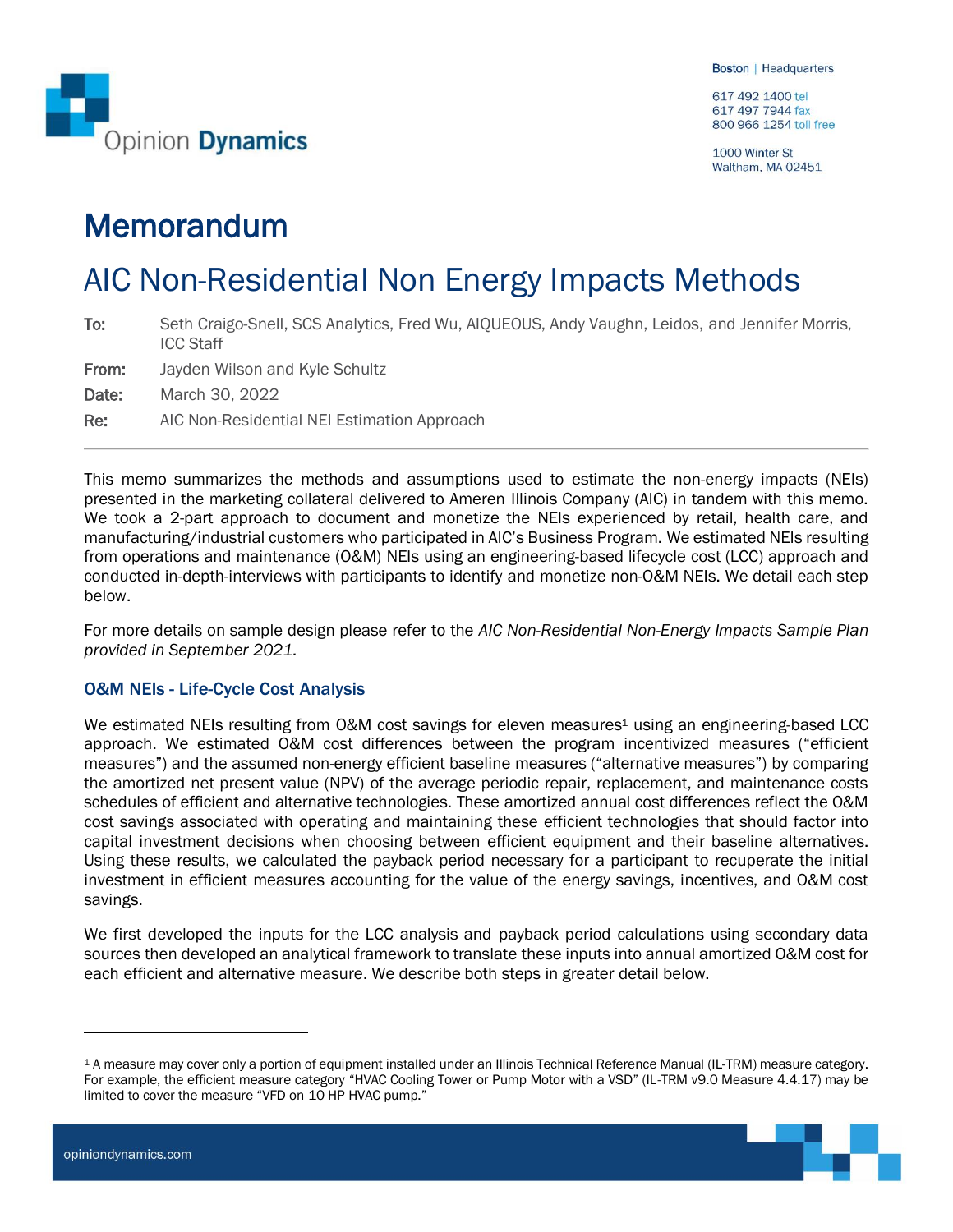

# Develop Inputs

#### Repair and Cost Schedules

The primary sources for periodic repair, replacement, and maintenance cost schedules were Coldwell Banker Richard Ellis (CBRE)'s Cost Library<sup>2</sup> and Gordian's RSMeans3, which are industry standard sources for facility management and cost information. The team downloaded and processed the cost schedule data, which included mapping the measures in Cost Library and RSMeans to measures in AIC's tracking data. The team reviewed the inputs for reasonableness and in in some cases, conducted a secondary research and analysis to revise the cost and/or maintenance schedule assumptions. For example, the team estimated adjusted the frequency of LED lamp replacement from 10.00 years to 13.84 years based on IL-TRM v9.0 assumptions and online research. [Table 1](#page-1-0) shows an example cost schedule for comparing a metal halide fixture to a LED fixture.

<span id="page-1-0"></span>

| <b>Efficient Measure</b>                                      | <b>Task Type</b> | <b>Task Description Labor Hours</b> |      | <b>Material</b><br>Cost | <b>Occurrence</b><br>(years) |
|---------------------------------------------------------------|------------------|-------------------------------------|------|-------------------------|------------------------------|
|                                                               | Repair           | Replace Ballast                     | 0.46 | \$163.40                | 11.07                        |
| Metal Halide Lighting Fixture w/<br><b>Electronic Ballast</b> | Replace          | Replace                             | 0.34 | \$531.06                | 20.00                        |
|                                                               | Maintenance      | Replace Lamp                        | 0.46 | \$13.86                 | 4.15                         |
|                                                               | Repair           | Replace Lamp                        | 0.09 | \$42.54                 | 13.84                        |
| <b>LED Lighting Fixture</b>                                   | Replace          | Replace                             | 0.34 | \$134.21                | 19.38                        |

#### Table 1. Example Cost Schedule – Metal Halide and LED Fixture

#### Incentives and Energy Savings

For each efficient measure, the team calculated average incentive amounts and energy savings according to IL-TRM algorithms using segment-specific assumptions for equipment characteristics (e.g., hours of use, motor efficiency, etc.). We based the assumptions on observed characteristics of measures in program tracking data or on average values in the IL-TRM V9.0. We calculated average incentive amounts based on AIC program guidelines and relied on algorithms in the IL-TRM V9.0 to calculate annual energy savings. Finally, we calculated average customer bill savings by multiplying the annual energy savings by the 2021 AIC average DS2 retail rate.

#### Calculate Results

When comparing the O&M cost schedules of two equipment investment decisions, it is important to consider the same period of time for both measures. Therefore, we defined the analysis period as the predicted lifetime of the efficient equipment for both baseline and efficient equipment and considered all costs that occur in this time period. We calculated the NPV of the stream of costs, by measure and task type, over the analysis period using a discount rate of 4.19%.<sup>4</sup> To calculate the total O&M cost difference, we subtracted the NPV of expected

<sup>2</sup> CostLab Cost Library Database, CRBE Business Analytics. [\(https://costlab.cbre.com/CostLibrary\)](https://costlab.cbre.com/CostLibrary).)

<sup>3</sup> Facilities Construction Costs Core Dataset, RSMeans data from Gordian. Gordian, Inc. (https://www.rsmeansonline.com/SearchData) <sup>4</sup> We selected 4.19% as the discount rate because it is a C&I sector-specific real discount rate, and therefore reflects the average cost of capital customers use when making investment decisions. Sourced from the Stern School of Business, New York University. [https://www.stern.nyu.edu/~adamodar/New\\_Home\\_Page/data.html](https://www.stern.nyu.edu/~adamodar/New_Home_Page/data.html) (accessed January 5, 2022)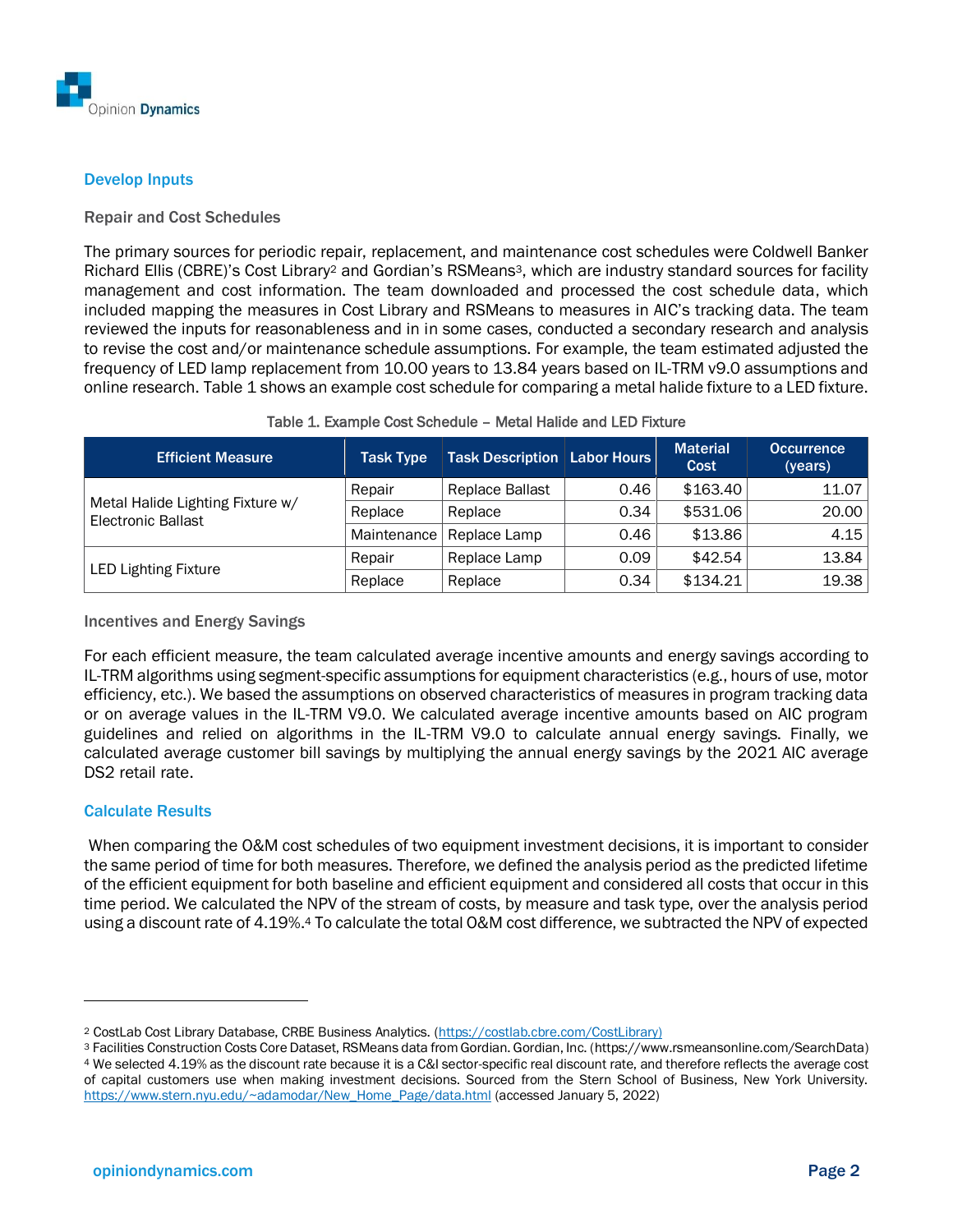

O&M costs of the efficient measures from that of the alternative measures. The annual amortized NEI is this difference amortized over the analysis period.

| <b>Efficient Measure</b>                              | <b>Baseline Measure</b>                                         | <b>Analysis</b><br>Period <sup>a</sup><br>(Years) |
|-------------------------------------------------------|-----------------------------------------------------------------|---------------------------------------------------|
| <b>LED Fixture</b>                                    | Metal Halide (Type B, 113.6 W)                                  | 19.38                                             |
| <b>Efficient Air Compressor</b>                       | Modulating compressor with blow down $\leq 40$ hp               | 26.85                                             |
| VFD on 20 HP Chilled Water Pump                       | 20 HP Chilled Water Pump without a VFD                          | 20.65                                             |
| VFD on 10 HP Chilled Water Pump                       | 10 HP Chilled Water Pump without a VFD                          | 20.65                                             |
| VFD on 10 HP Hot Water Pump                           | 10 Hot Water Pump without a VFD                                 | 18.00                                             |
| VFD on 15 HP HVAC Supply/Return Fan                   | No control or bypass damper on 15 HP HVAC<br>Supply/Return Fans | 15.39                                             |
| VFD on 25 HP HVAC Supply/Return Fan                   | No control or bypass damper on 25 HP HVAC<br>Supply/Return Fans | 15.39                                             |
| VFD on 40 HP HVAC Process Fan                         | No control or bypass damper on 40 HP Process Fan                | 24.02                                             |
| VFD on 40 HP HVAC Process Pump                        | No control or bypass damper on process pump                     | 20.65                                             |
| VFD on 25 HP HVAC Supply/Return Fan (Roof<br>Mounted) | Inlet vane dampers on HVAC Supply/Return Fans<br>(Roof Mounted) | 24.02                                             |
| VFD on 15 HP HVAC Supply/Return Fan (Roof<br>Mounted) | Inlet vane dampers on HVAC Supply/Return Fans<br>(Roof Mounted) | 24.02                                             |

| Table 2. Efficient and Baseline Measure Description and Analysis Period |  |  |  |
|-------------------------------------------------------------------------|--|--|--|
|                                                                         |  |  |  |

a. Period of time over which O&M costs are considered. Equal to the effective useful life (EUL) of efficient measure.

#### Residual Values

In some cases, the lifetime of the baseline equipment is shorter than the efficient equipment, and therefore is assumed to be replaced at least once during the analyis period. Subsequently, at the end of the analysis period (i.e., the lifetime of the efficient equipment) the baseline equipment has a remaining useful life. For example, if the efficient equipment has a lifetime of 30 years, and the baseline equipment has a lifetime of 20 years, at year 20 the baseline equipment will be replaced and at the end of the analysis period it will have a remaining useful life of 10 years. In order to correctly account for the value of this remaining useful life at the end of the analysis period, we calculated a residual value by linearly prorating the equipment's initial capital cost<sup>5</sup>. We included residual values in the O&M cost savings calculations as negative costs.

### Payback Period

The final step in the analysis was to calculate the payback period required for a participant to recuperate their additional initial investment in an efficient measure compared to an alternative measure. This calculation

<sup>5</sup> For example, an HVAC system that has an initial capital cost of \$10,000, has an expected useful life of 15 years, and is replaced in year 10 of a 15 year study period, would have a residual value of  $\frac{10-5}{10}$  $\frac{0-5}{15} = \frac{1}{3}$  $\frac{1}{3}$  of its initial cost at the end of the analysis period (i.e., at year 15), which, assuming a 4.19% discount rate, equates to a NPV of \$1,801 at year 0.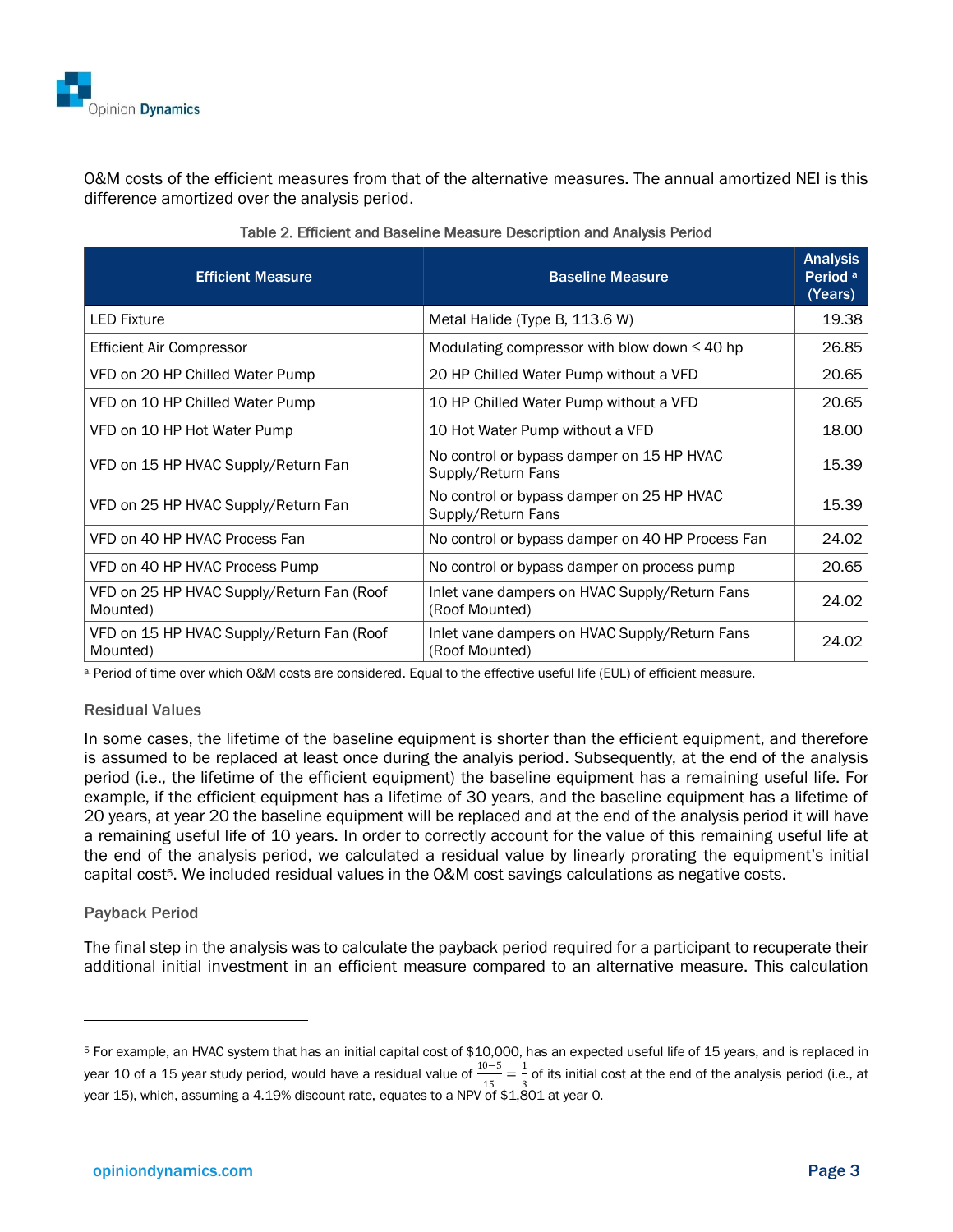

compared the incremental cost of the efficient measure to the amortized annual O&M NEI, average bill savings, and the one-time AIC incentive.

## Non-O&M NEIs - In-Depth Interviews

For the second part of the study, we conducted in-depth interviews (IDIs) with program participants across different industry segments to identify and, where possible, monetize non-O&M NEIs resulting from non-O&M cost differences, as well as other non-cost related NEIs such as changes to worker and equipment productivity and sales. We used the data collected through the interviews to construct case studies to communicate actual customer experiences of how program participation impacted their bottom line.

Opinion Dynamics contacted customers in the manufacturing/industrial, health care, and retail segments who completed energy efficiency projects through the 2020 Standard Initiative. We prioritized customers who installed multiple measures or enduses. We primarily conducted outreach via email, but supplemented outreach attempts with phone calls for hard-to-reach segments (i.e., retail and large industrial/ manufacturing). We conducted interviews in November and December 2021 and achieved our goal of ten interview completes. The team asked respondents to think about the changes their organization experienced for up to two measure categories [\(Table 3\)](#page-3-0). Some respondents were only asked about changes from one measure category (e.g., HVAC) and were also asked a series of questions related to the potential benefit of and applications of advanced lighting controls for their facility.

<span id="page-3-0"></span>

| Respondent | <b>Segment</b>                      | <b>Measure Category 1</b> | <b>Measure Category 2</b>  |
|------------|-------------------------------------|---------------------------|----------------------------|
| 1          |                                     | Compressed Air            | Lighting                   |
| 2          | Manufacturing/Industrial (Discrete) | Lighting                  | Advanced lighting controls |
| 3          |                                     | Lighting                  | Advanced lighting controls |
| 4          | Manufacturing/Industrial (Process)  | Lighting                  | Advanced lighting controls |
| 5          |                                     | <b>HVAC</b>               | Advanced lighting controls |
| 6          |                                     | Lighting                  | N/A                        |
| 7          | <b>Health Care</b>                  | <b>HVAC</b>               | Advanced lighting controls |
| 8          |                                     | Lighting                  | Advanced lighting controls |
| 9          |                                     | <b>HVAC</b>               | Advanced lighting controls |
| 10         | Retail                              | Lighting                  | <b>HVAC</b>                |

#### Table 3. Respondent Summary

Interviewers first asked respondents what changes their organization experienced as a result of their energy upgrade then asked the respondent to estimate the value of those changes. If respondents were unable to provide an estimate of the dollar value of the changes, the interviewer asked a series of probes to obtain information necessary to monetize the NEI. For example, one manufacturing respondent said they noticed an increase in lighting quality after their energy upgrade. When asked what specifically changed, the respondent stated that the old high bay lights used to take 30 minutes to warm up, whereas the new lights turn on instantly. The team probed on whether there was a reduction in staff labor hours associated with not needing to wait for the fixtures to warm up, the hourly wage of the staff, and the number of times a week staff would have to come in early to turn the lights on before the upgrade. In some cases, the same NEI (e.g., reduced